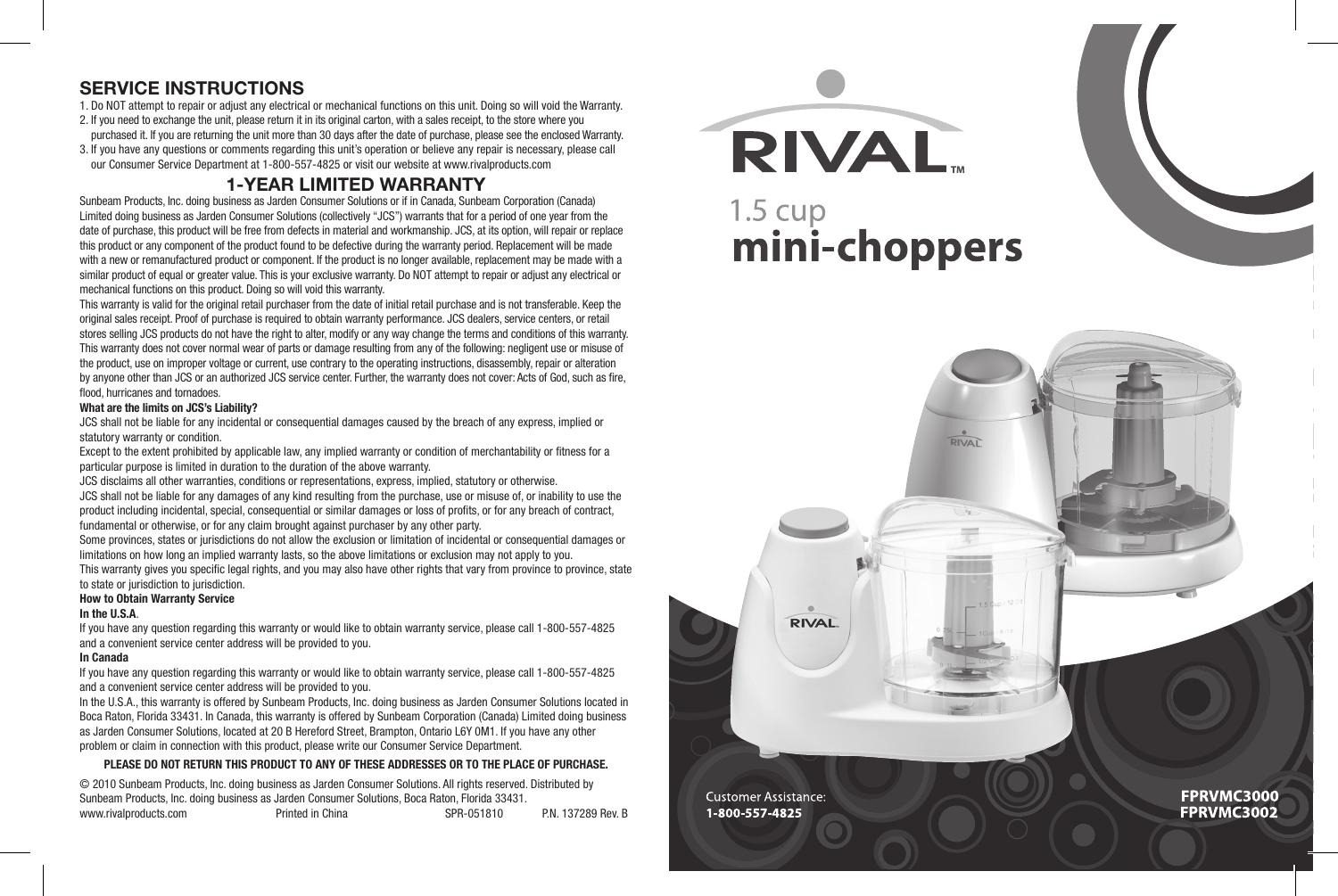# **IMPORTANT SAFEGUARDS**

When using electrical appliances, basic safety precautions should always be followed, including the following:

- **1. Read all instructions before using.**
- 2. To protect against electrical shock, DO NOT immerse base, cord or plug in water or other liquids.
- 3. Close supervision is necessary when any appliance is used by or near children.
- 4. Unplug from outlet when not in use, before putting on or taking off parts, and before cleaning.
- 5. Avoid contact with moving parts.
- 6. DO NOT operate any appliance with a damaged cord or plug or after the appliance malfunctions, or has been damaged in any manner.
- 7. Do not operate this or any appliance with a frayed or damaged cord, or plug, or after the appliance malfunctions or is dropped or has been damaged in any manner. Take appliance to the nearest authorized service facility for examination, repair, or electrical or mechanical adjustment.
- 8. The use of accessory attachments not recommended by the manufacturer may cause injuries.
- 9. DO NOT use outdoors.
- 10. DO NOT let cord hang over the edge of table or counter, or touch heated surfaces.
- 11. The blade is sharp. Handle carefully. Store out of reach of children.
- 12. This appliance is intended for processing small quantities of food for immediate consumption. This appliance is not intended to prepare large quantities of food at one time.
- 13. DO NOT place on or near a hot gas or electric burner, or in heated oven.
- 14. To reduce the risk of injury, be certain bowl, blade and lid are securely locked in place before operating appliance.
- 15. To disconnect, remove plug from wall outlet.
- 16. DO NOT use this appliance for anything other than intended use.
- 17. To avoid injury, never place chopping blade on base without first putting bowl properly in place. Make sure motor and chopping blade have stopped completely before removing the lid.
- 18. Be certain the lid is locked securely in place before operating. DO NOT attempt to defeat the lid safety lock mechanism.
- 19. Keep hands and utensils away from the cutting blade while chopping food to reduce the risk of injury to persons or damage to the mini chopper.
- 20. DO NOT operate the appliance when empty.
- 21. Check bowl for presence of foreign objects before operating.

# **This unit is intended for household use only.**

# **Save these instructions**

## **(For 120 & 127 Volts Only)**

To reduce the risk of electrical shock, this appliance has a polarized plug (one blade is wider than the other). This plug fits a polarized outlet only one way. This is a safety feature intended to help reduce the risk of electrical shock. If the plug does not fit fully into the outlet, reverse the plug. If it still does not fit, contact a qualified electrician. Do not attempt to defeat this safety feature.

## **SHORT POWER SUPPLY CORD INSTRUCTIONS**

A short power-supply cord is provided to reduce the risk resulting from becoming entangled in or tripping over a longer cord. An extension cord may be used if care is exercised in its use. If an extension cord is used, the electrical rating of the cord must be at least as great as the electrical rating of the appliance. The extension cord should be arranged so that it will not drape over the countertop or tabletop where it can be pulled on by children or tripped over unintentionally.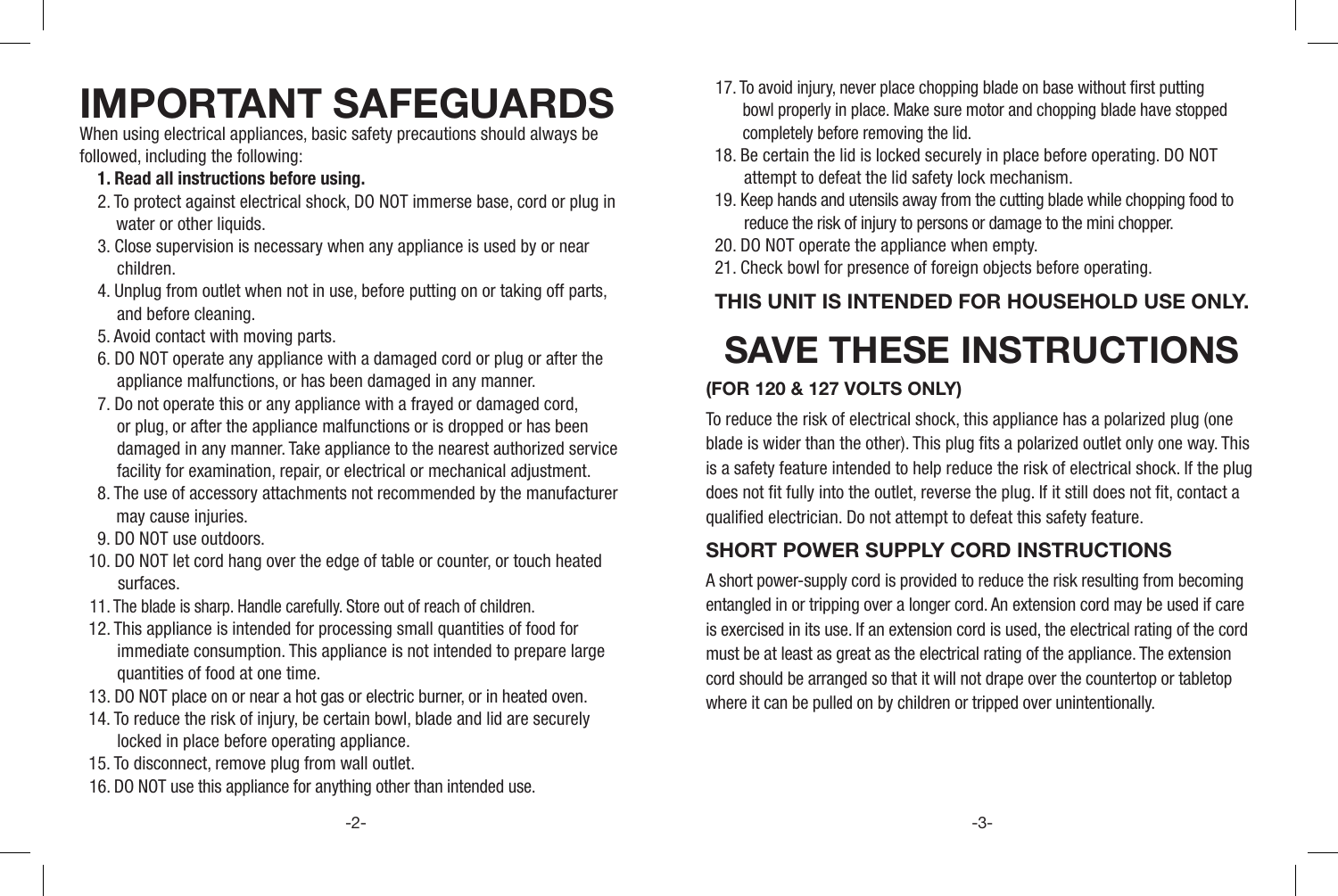# **learning about your 1.5 Cup Mini Chopper**





# **Before first use**

- **1.**Remove all packaging materials before using.
- **2.** Wash lid, blade and bowl in warm soapy water; rinse and dry thoroughly, see CARE AND CLEANING.

## **Assembling the Unit**

On a flat surface place the bowl, without lid and chopping blade, on the base and turn clockwise to lock into position.

**NOTE:** Rotate the bowl until it snaps into place.

- **1.** Slide the chopping blade down over the drive shaft, rotating if necessary to drop into place.
- **2.** Place the lid on the bowl, and then turn clockwise into lid locking slot. Continue turning the lid into the lid locking slot as far as it will go so that the dot on the lid lines up with the dot on the base.

**NOTE:** For your protection, this unit has a safety lock lid. The unit will not operate unless the lid and base dots align. Do not attempt to operate the unit without locking the lid in place.

## **Chopping**

- **1.** Cut food into approximately 1.5 cm (1/2 inch) pieces and place up to 1.5 cups of dry food in the bowl at a time.
- **2.** Place the lid on the bowl and turn to lock into place.
- **3.** Plug the cord into an outlet. Press and hold the Pulse Button for 5–10 seconds and then release; the motor will stop. Repeat for a finer consistency.

**NOTE:** For more chopping accuracy, press the pulse button for 2-3 seconds and then release.

- **4.** When finished chopping, allow chopping blade to stop rotating before removing contents.
- **5.** Remove the lid and grasp the stem of the chopping blade. Carefully remove it from the bowl. Remove the bowl from the base and empty the processed food.

**NOTE:** Do not use bowl for storing food.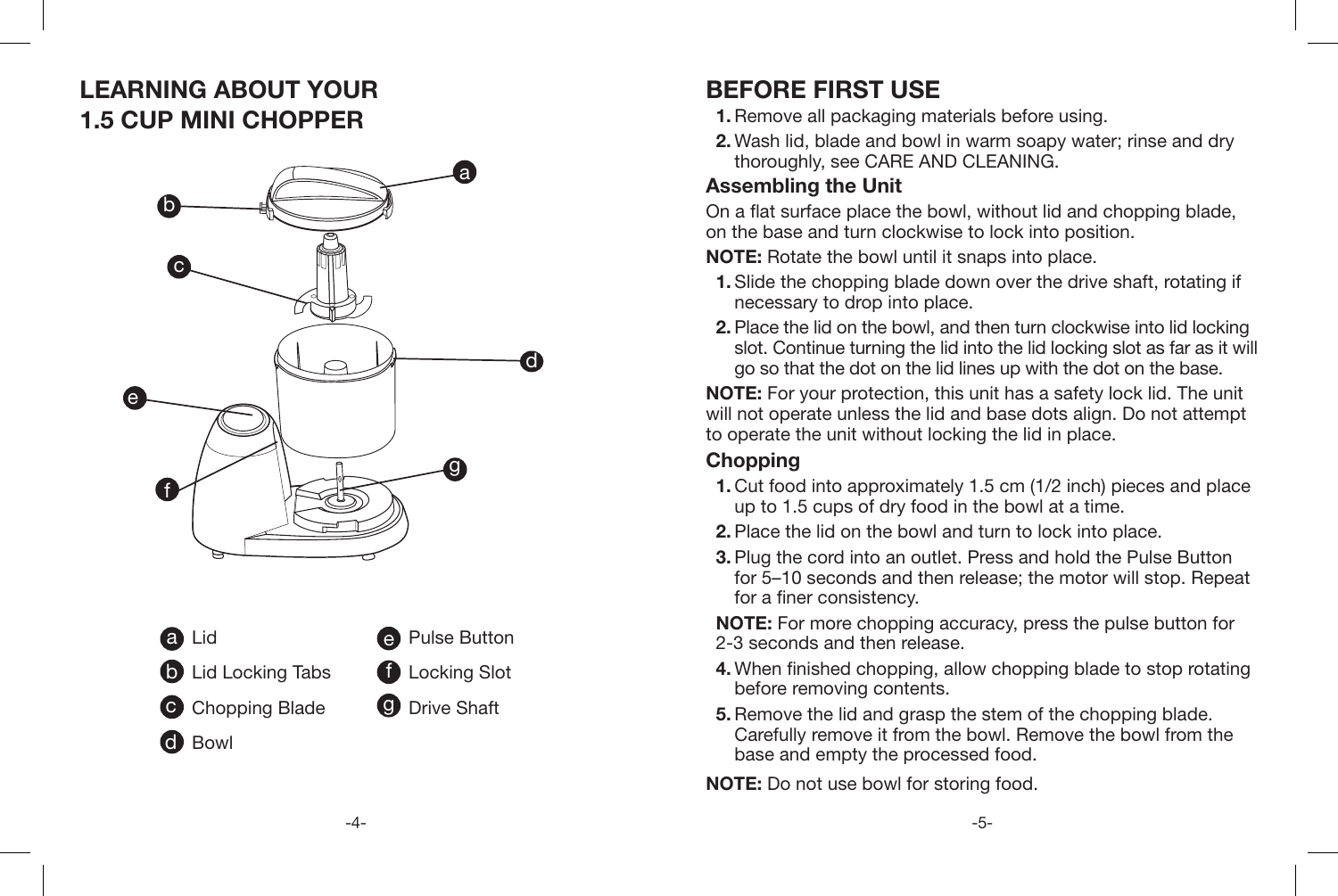# **CARE & CLEANING**

#### **This appliance should be cleaned after every use.**

- **1.** Unplug the 1.5 cup chopper when not in use and before cleaning. Never immerse the base, plug or cord in water or other liquids. Allow the chopping blade to stop rotating before disassembling.
- **2.** Wash the bowl, lid and chopping blade in warm soapy water. Rinse and dry thoroughly.

**NOTE:** Bowl and lid can also be placed in the dishwasher. **CAUTION:** Blades are sharp! Handle with care.

**3.** To clean the base, wipe the exterior with a damp cloth or sponge. Dry thoroughly with a soft cloth.

### **Questions or comments?**

Please visit www.rivalproducts.com or call us at 800-557-4825.

# **Notes**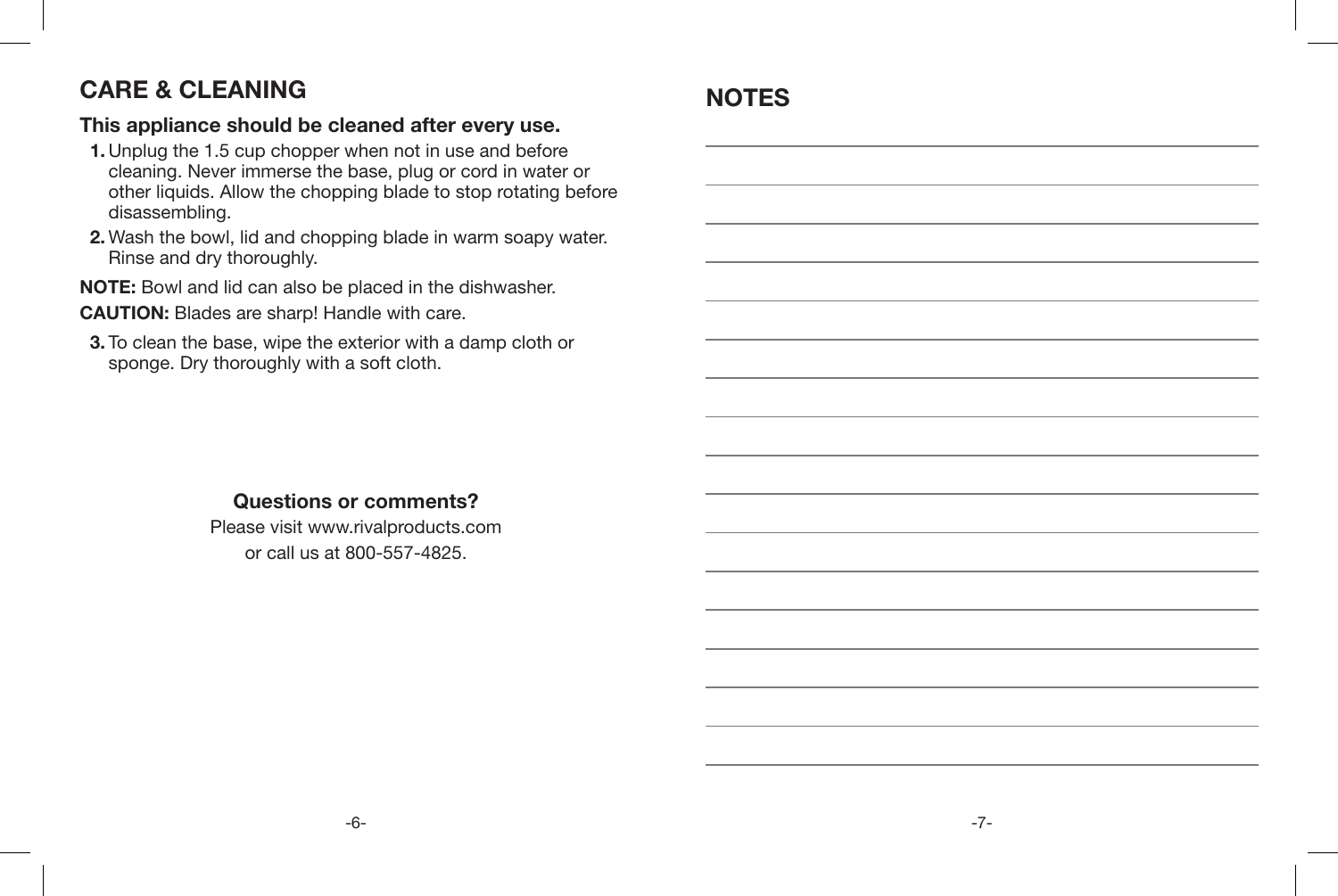# **PRECAUCIONES IMPORTANTES**

Cuando se utiliza cualquier artefacto eléctrico siempre se deben seguir precauciones básicas de seguridad, incluyendo las siguientes:

- **1. Lea todas las instrucciones antes de usar.**
- 2. Para protegerse contra el riesgo de una descarga eléctrica, **No** sumerja la base, el cable o el tomacorriente en agua u otros líquidos.
- 3. Se requiere supervisión cercana cuando este artefacto esté siendo utilizado cerca de niños.
- 4. Desenchufe su Mini-Picadora cuando no la esté utilizando, antes de retirarle o colocarle piezas y antes de limpiarla.
- 5. Evite el contacto con piezas en movimiento.
- 6. **No** opere ningún artefacto con un cable o enchufe dañado, después de que el arte facto haya fallado o si se cae al suelo o se daña de cualquier otra manera.
- 7. **No** opere este u otro aparato con un cordón deshilachado o enchufe dañado, o después de que el aparato sufra una falla o se deje caer o haya sido dañado de cualquier manera. Lleve su aparato al servicio autorizado más cercano para que sea examinado, reparado o se le haga un ajuste eléctrico o mecánico.
- 8. El uso de accesorios no recomendados o vendidos por el fabricante del artefacto puede causar daños.
- 9. **No** lo utilice al aire libre.
- 10. **No** permita que el cable cuelgue sobre el borde de una mesa o mostrador o toque superficies calientes.
- 11. La cuchilla es filosa. Manipúlela con cuidado. Guárdela lejos del alcance de los niños.
- 12. Este artefacto ha sido diseñado para procesar pequeñas cantidades de alimentos para el consumo inmediato. **No** lo utilice para cortar grandes cantidades de alimentos a la vez.
- 13. **No** lo coloque sobre o cerca de quemadores de estufas de gas o eléctricas, tampoco dentro de un horno caliente.
- 14. Para reducir el riesgo de daños corporales, asegúrese de que el recipiente, la cuchilla y la tapa se encuentran firmemente cerrados antes de operar el artefacto.
- 15. Antes de desconectar, remueva el enchufe del tomacorriente.
- 16. **No** use este electrodoméstico para un propósito distinto de aquel para el cual fue diseñado.
- 17. Para evitar cualquier daño, nunca coloque la cuchilla en la base sin antes colocar el recipiente apropiadamente en su lugar. Cerciórese de que el motor y la cuchilla se han detenido por completo antes de retirar la tapa.
- 18. Asegúrese de que la tapa está firmemente cerrada en su lugar antes de operar el artefacto. **No** intente frustrar el mecanismo de seguridad de la tapa.
- 19. Para reducir el riesgo de daños corporales o de su Mini Picadora, mantenga las manos y los utensilios lejos de la cuchilla mientras esté cortando los alimentos.
- 20. No opere el artefacto mientras se encuentre vacío.
- 21. Asegúrese de que no se encuentra ningún objeto extraño dentro del recipiente antes de colocar la Mini Picadora en funcionamiento.

#### **ESTA UNIDAD ESTA DISEÑADA SOLO PARA USO DOMESTICO.**

# **CONSERVE ESTAS INSTRUCCIONES**

## **(Para 120 y 127 Voltios solamente)**

Para reducir el riesgo de una descarga eléctrica, este artefacto cuenta con un enchufe polarizado (una clavija es más ancha que la otra). Este enchufe entra sólo de una manera en un tomacorriente polarizado. Si el enchufe no entra correctamente en el tomacorriente, simplemente colóquelo al revés. Si todavía no entra, comuníquese con un electricista competente. De ninguna manera intente modificar o forzar la conexión diseñada como medida de seguridad.

### **USO DE UN CABLE ELECTRICO CORTO**

Se incluye un cable eléctrico corto para evitar que se enrede o que cause tropiezos. Un cable de extensión puede utilizarse con cuidado. Si se usa un cable de extensión, la capacidad nominal marcada en el cable de extensión debe ser por lo menos igual o mayor a la del artefacto. El cable de extensión debe colocarse de manera que no cuelgue del mostrador o de la mesa, donde pueda causar tropiezos accidentalmente.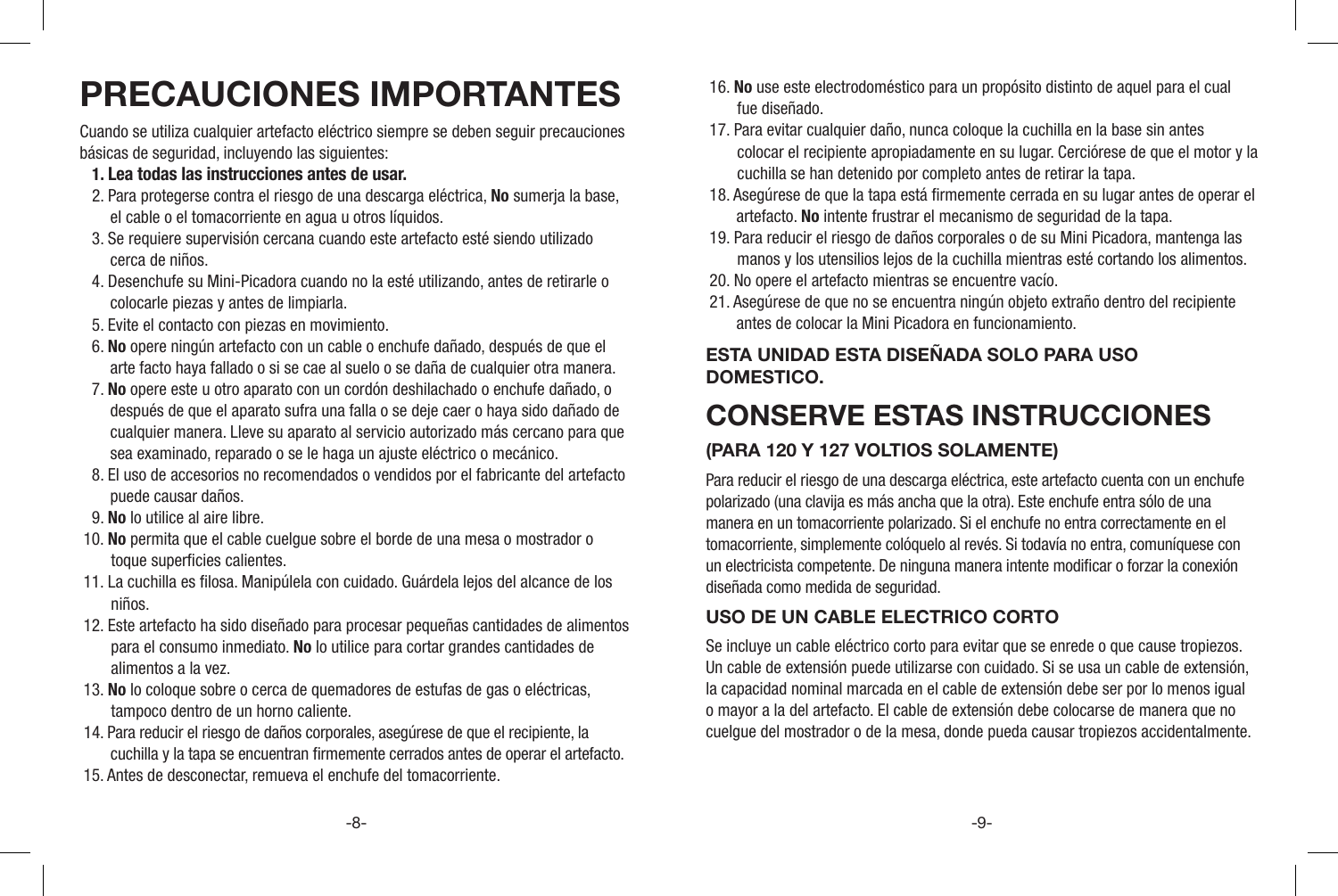# **Aprendiendo acerca de su Mini Picador de 1.5 tazas de capacidad**





d



**b** Lengüetas aseguradoras de la tapa

c Cuchilla para picar composition of the Co

**Recipiente** 



e Botones de impulso



# **ANTES DE USAR POR PRIMERA VEZ**

- **1.**Retire todos los materiales del empaque antes de utilizar el artefacto.
- **2.** Lave la tapa, la cuchilla y el recipiente en agua jabonosa y tibia; enjuáguelos y séquelos por completo, por favor refiérase a la Sección de CUIDADO Y LIMPIEZA.

#### **Ensamblando la unidad**

En una superficie plana, coloque el recipiente sobre la base, sin la tapa ni la cuchilla para picar, y gire en sentido de las manecillas del reloj hasta que quede asegurado en posición.

**NOTA:** Rote el recipiente hasta que sienta el chasquido y quede en posición.

- **1.** Deslice la cuchilla para picar hacia abajo en el eje, rotándola si es necesario hasta que caiga en su lugar.
- **2.** Coloque la tapa sobre el recipiente, y luego gire en sentido de las manecillas del reloj hacia la ranura aseguradora de la tapa. Continúe girando la tapa hacia la ranura aseguradora de la tapa hasta que no gire más, de modo que el punto en la tapa se alinee con el punto en la base.

**NOTA:** Para su protección, esta unidad tiene una tapa con seguro. La unidad no operará a no ser que los puntos en la tapa y la base estén alineados. No intente operar la unidad antes de asegurar la tapa en su lugar.

### **Picando**

- **1.** Corte los alimentos en pedazos de aproximadamente 1.5cm (1/2 pulgada) y coloque hasta 1.5 tazas de alimentos secos en el recipiente a la vez.
- **2.** Coloque la tapa sobre el recipiente y gire para asegurarla en su lugar.
- **3.** Enchufe el cable en el tomacorriente. Presione y sostenga el Botón de Impulso por 5 a 10 segundos y luego suéltelo; el motor se detendrá. Repita esta operación para una consistencia mas fina.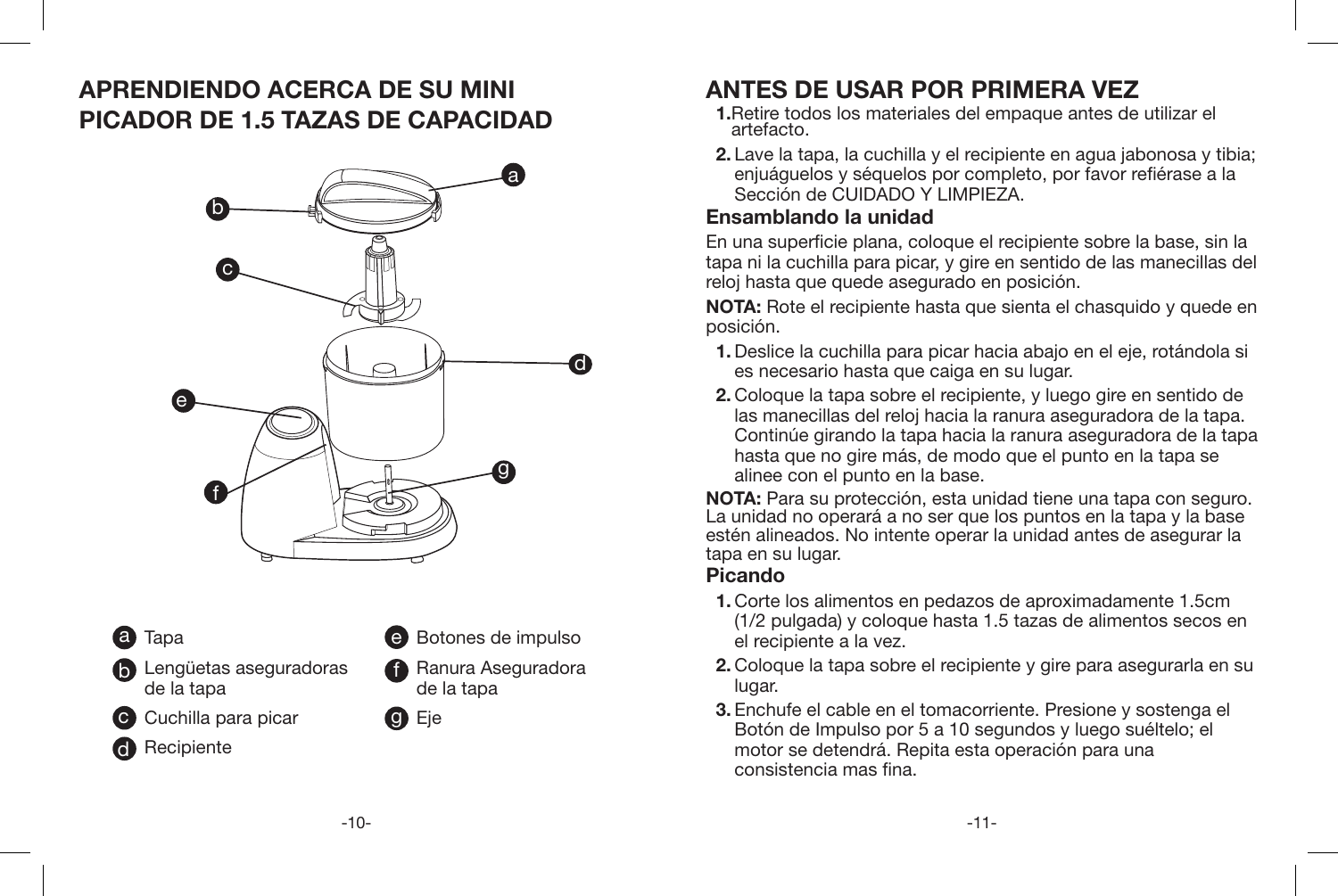**NOTE:** Para un picado más preciso, presione el Botón de Impulso por 2 a 3 segundos y luego suéltelo.

- **4.** Cuando termine de picar, deje que la cuchilla para picar pare de girar antes de remover el contenido.
- **5.** Remueva la tapa y sostenga la cuchilla para picar desde su eje. Remuévala cuidadosamente del recipiente. Retire el recipiente de la base y vierta los alimentos procesados.

**NOTA:** No use el recipiente para almacenar los alimentos

# **CUIDADO Y LIMPIEZA**

#### **Este artefacto debe ser limpiado después de cada uso.**

- **1.** Desenchufe su Mini-Picadora cuando no la esté utilizando y antes de limpiarla. Nunca sumeria la base, el enchufe o el cable en agua ni otros líquidos. Permita que la cuchilla pare de girar antes de desmontarla.
- **2.** Lave el recipiente, la tapa, el accesorio batidor, y la cuchilla en agua tibia y jabonosa. Enjuague y seque completamente.

**NOTA:** El recipiente, el accesorio batidor, y la tapa también pueden colocarse en el lavaplatos automático.

**PRECAUCION:** ¡La cuchilla es filosa! Manipúlela con cuidado.

**3.** Para limpiar la base, limpie el exterior con un paño o esponja húmedos. Seque generosamente con un paño suave.

### **Preguntas o comentarios?**

Por favor visite nuestra página Web www.rivalproducts.com O llámenos al 800-557-4825

# **NotAs**